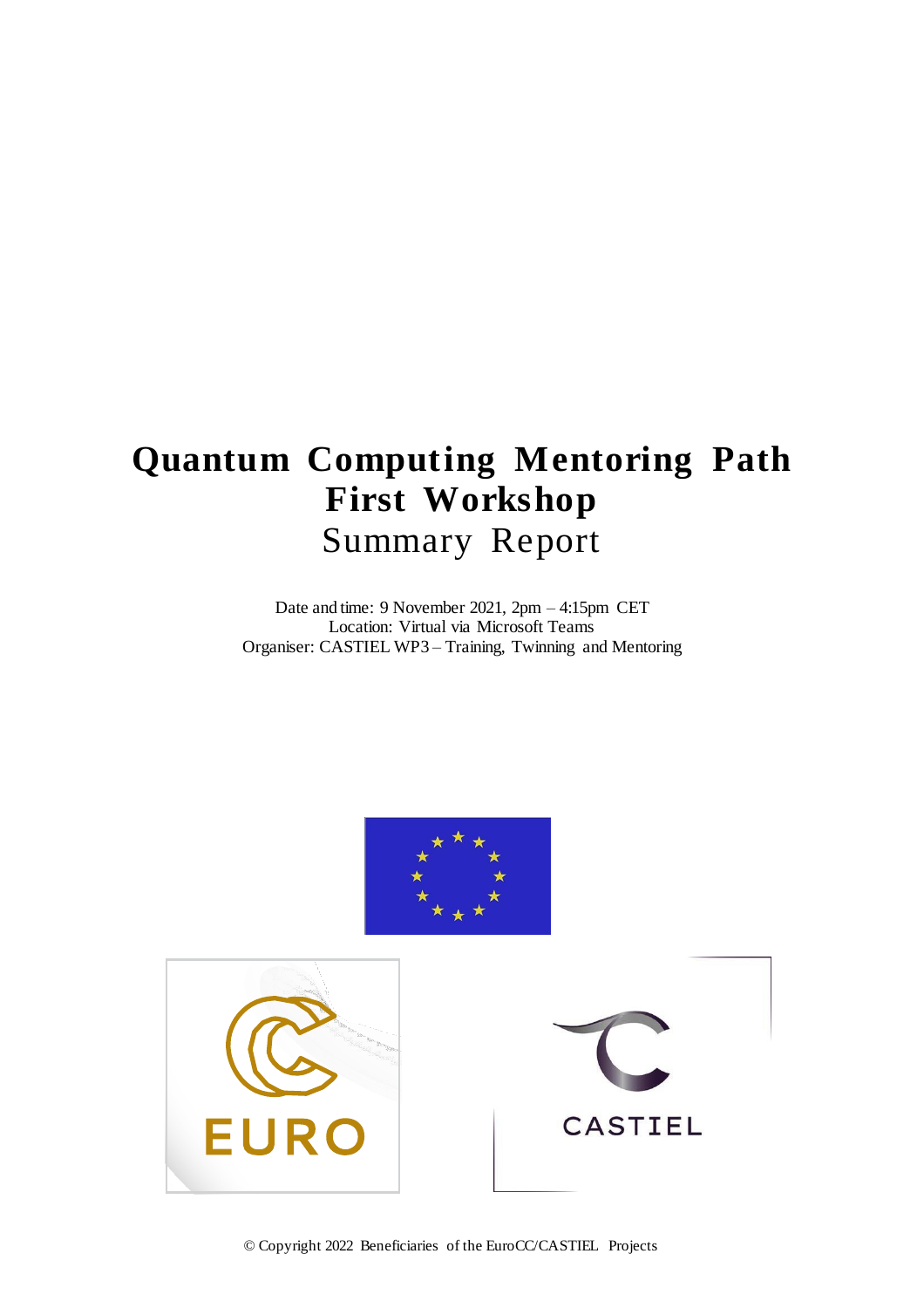#### **Background**

Quantum computing is an emerging branch of modern information theory. Born in the early 1980s, this new programming paradigm has constantly evolved over the years, despite the fact that the technology of the time was not yet capable of producing functioning quantum computers capable of implementing quantum algorithms theorized on paper. The introduction of the first working quantum computer models on the market is attracting the attention of both research centres and supercomputing centres: it is in fact a common belief that one of the very first uses of new quantum machines is to support current supercomputers as "accelerators", in the same way as GPUs. Programming a quantum computer, however, is not very intuitive: the quantum machine revolution begins by upsetting the basic logical unit of today's computers, the bit, replacing it with its "quantum version", the qubit. The continuous and incessant evolution of quantum computers makes it necessary and important to learn immediately to understand and program this new type of computer.

The purpose of the EuroCC-CASTIEL Quantum Computing Mentoring Path is precisely to bring together National Competence Centres (NCCs) experts in quantum computing and people from other NCCs eager to learn, allowing the latter to satisfy their curiosity by participating in events organized by the experts.

The November mini-workshop, described in this document, is to be considered as an introductory and exploratory workshop, created with the aim of probing the needs and requirements of participants, providing them with a generic overview of the world of quantum computing and the possibility of choosing which topics they are most interested in.

| <b>Agenda</b>                                                                                |                                                                                    |
|----------------------------------------------------------------------------------------------|------------------------------------------------------------------------------------|
|                                                                                              |                                                                                    |
| 14:00 - 14:10                                                                                | <b>Opening: Introduction to Quantum Computing - Morris Riedel (HI)</b>             |
| $14:10 - 14:30$                                                                              | <b>HPC and QC Infrastructures - Sven Karlsson (DTU)</b>                            |
| $14:30 - 15:00$                                                                              | Overview of applications and use-cases                                             |
|                                                                                              | <b>Overview on Quantum Algorithms</b> - Riccardo Mengoni (CINECA)<br>14:30 - 14:45 |
| <b>Quantum Support Vector Machine Algorithms - Gabriele Cavallaro (JSC)</b><br>14:45 - 14:55 |                                                                                    |
| $14:55 - 15:00$                                                                              | Q&A                                                                                |
| $15:00 - 15:20$                                                                              | Towards Hybrid HPC-QCS systems - Venkatesh Kannan (ICHEC)                          |
| 15:20 - 15:40                                                                                | <b>Role of HPC centers in the quantum computing era - Ariana Torres (SURF)</b>     |
| $15:40 - 16:00$                                                                              | HPC-QCS infrastructures pave the way for practical quantum computing -             |
|                                                                                              | strategic and technical perspectives - Kristel Michielsen (JSC)                    |
| $16:00 - 16:15$                                                                              | <b>Discussion</b>                                                                  |
|                                                                                              |                                                                                    |

## **Participants**

- Daniele Ottaviani (Organizer and Chairman, CINECA)
- Martina Blazkova (Organizer, BSC, CASTIEL WP3)
- Morris Riedel (Speaker, HI)
- Sven Karlsson (Speaker, DTU)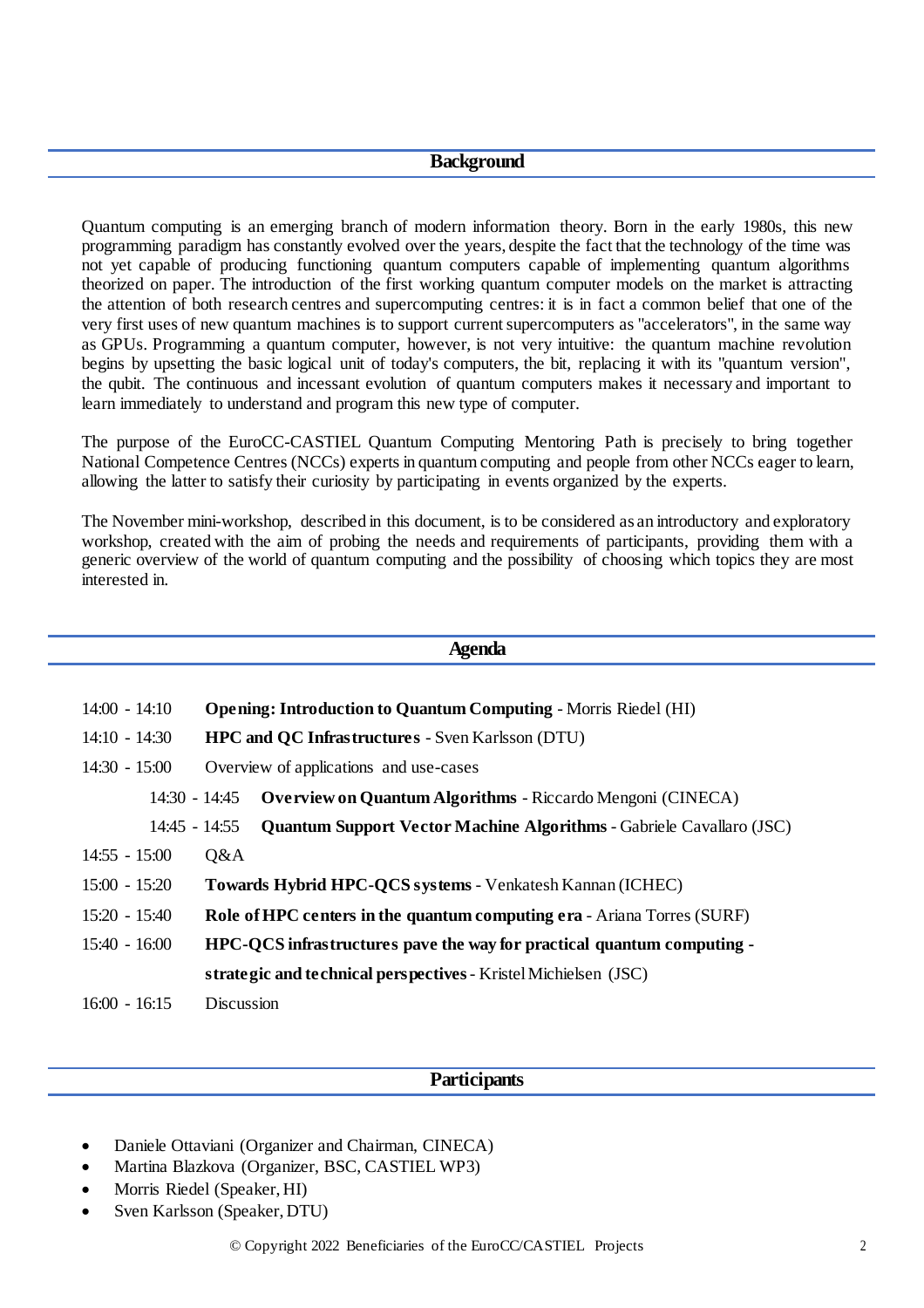- Riccardo Mengoni (Speaker, CINECA)
- Gabriele Cavallaro (Speaker, JSC)
- Venkatesh Kannan (Speaker, ICHEC)
- Ariana Torres (Speaker, SURF)
- Kristel Michielsen (Speaker, JSC)

The workshop was attended by around 100 participants from different National Competences Centres, e.g. Bulgaria, Germany, Finland, Turkey, Belgium, Austria, Lithuania, Romania, Czech Republic, Spain, Portugal, Croatia, North Macedonia, Sweden, Poland, Slovakia, Greece, Latvia, Luxembourg, Norway, Slovenia, Hungary, Montenegro, United Kingdom, Netherlands, Italy.

## **Content of the Workshop**

The Quantum Computing (QC) Mentoring Path first workshop allowed EuroCC and CASTIEL to present to NCCs their visions and research directions regarding quantum computing. With the dual objective of sharing ideas about this innovative field and providing workshop participants with an overview of the main areas of interest and skills possessed by some of the NCCs.

In particular, after a brief introduction to the concepts of quantum computing and the state of the art of quantum hardware which usually falls under the name of Noisy Intermediate Scale Quantum (NISQ) devices, the focus of the workshop was on both the integration of modern high performance computing (HPC) with NISQ technology and a discussion of the most promising applications.

From the integration perspective, it was remarked that Quantum Computing systems are expected to function as accelerators to classical HPC in the future. Hence a strong coupling is required at the hardware and software levels for efficient and practical exploitation of the QC technologies.

For what concerns the applications, despite current NISQ devices have several constraints including noise and a limited number of qubits, hybrid quantum-classical algorithms have been identified as the leading proposal for achieving quantum advantage in the near-term.

This includes quantum optimization using quantum annealers but also variational algorithms (VQE, QAOA and QNNs) for general purpose devices.

Finally, feedback from all participants was requested, in order to understand which topics could be the most relevant and interesting to be explored in the following workshops and mentoring activities.

The November workshop ended with the participants voting and selecting the topics that they would want to hear more about in the future.

#### **Next Steps**

The first next step is to create a new workshop, this time more extensive, where participants will find the most voted topics discussed in more depth and the less voted topics will still be addressed, but with less insight.

The following step will be to put in contact potential mentors and mentees from NCCs who would like to start the mentoring interaction supported by CASTIEL, as a part of the CASTIEL-EuroCC mentoring and twinning program, where the NCC mentees will get the opportunity to learn in a personalised way from the more experienced NCCs.